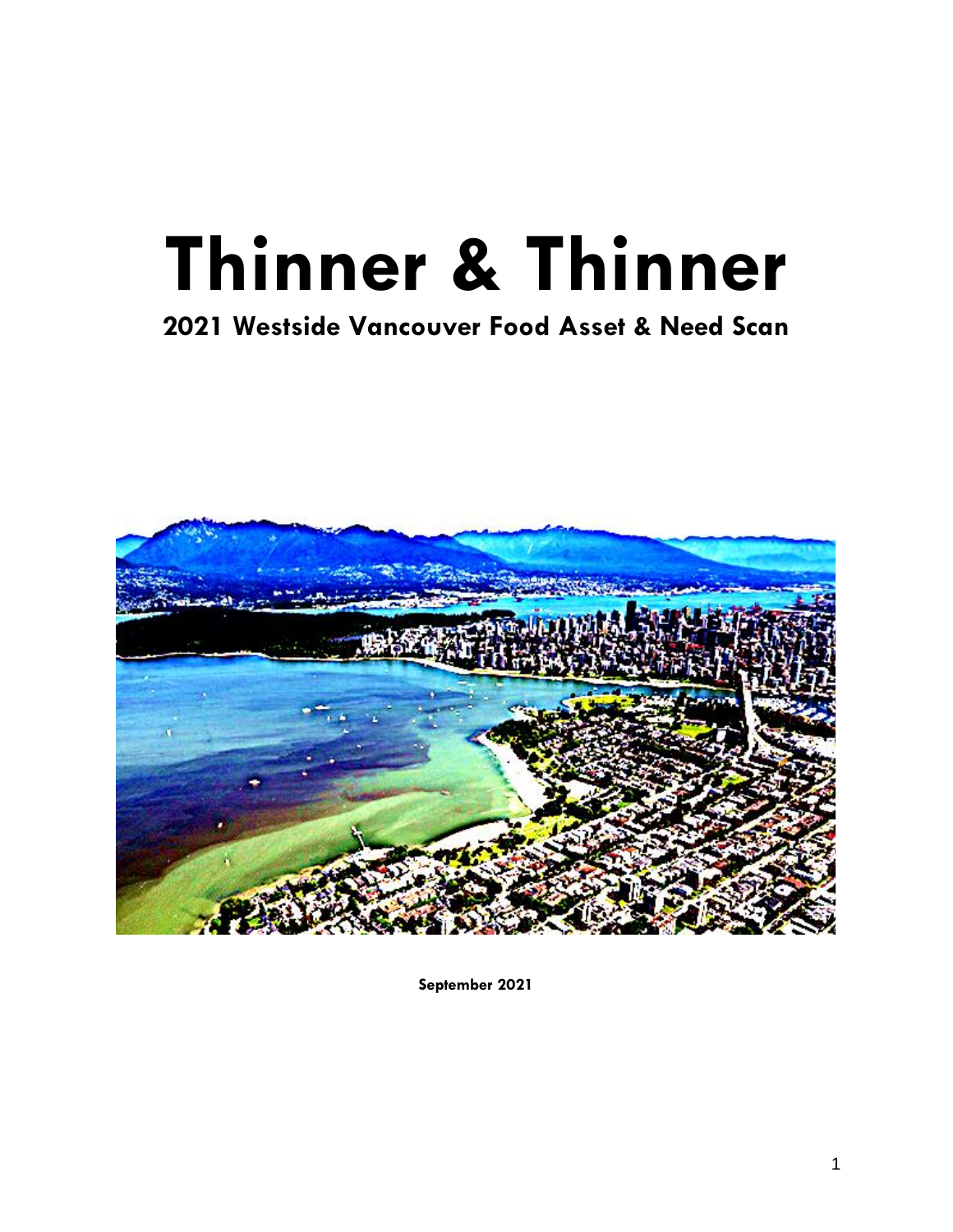## **Thinner and Thinner – 2021 Westside Food Asset Need and Scan**

September 2021

#### **Authors**

Karen Giesbrecht, RD, MA Ksenia Stepkina, Community Food Developer

**Acknowledgments:** Thank-you to these individuals and organizations for their input, commitment, and guidance: David Eby's Office, City of Vancouver Staff, Help Youth Canada, Jewish Family Services, Kits Cares Cafe (supported by several neighbourhood churches), Kits Showers and Breakfast Program, Kitsilano Neighbourhood House, MPA Society, Origin Church, Planted Community Food Network, South Granville Senior's Center, St Anslem's Anglican Church, St Mary's Kerrisdale, Steeves Manor, UBC-AMS Food Hub, Vancouver Food Runners, Village Vancouver, Westside Anglicans Neighbourhood Ministry, Westside Family Place, Union Gospel Mission, and those who lead other community meals and supportive programs in the Westside of Vancouver.

This work was done within the ancestral, traditional, and unceded homelands of the šxʷməθkʷəy̓əmaɁɬ təməxʷ (Musqueam), səl̓ilwətaɁɬ təməxʷ (Tsleil-Waututh), and Skwxwú7mesh-ulh Temíxw (Squamish) Nations<sup>1</sup>. We offer it with gratitude and humility as we continue to learn about the rich, yet often painful and inequitable history of this region.



Contact [churchrelations@ugm.ca](mailto:churchrelations@ugm.ca) with questions, suggestions, or updates to this report. Contact [WFC@kitshouse.org](mailto:WFC@kitshouse.org) to get involved with community food security in the Westside through the Kitsilano Neighbourhood House.





This work is licensed under the Creative Commons Attribution-NonCommercial-ShareAlike 4.0 International License. To view a copy of this license, visit<http://creativecommons.org/licenses/by-nc-sa/4.0/> or send a letter to Creative Commons, PO Box 1866, Mountain View, CA 94042, USA; **Updated:** October 4, 2021

<sup>1</sup> <https://native-land.ca/>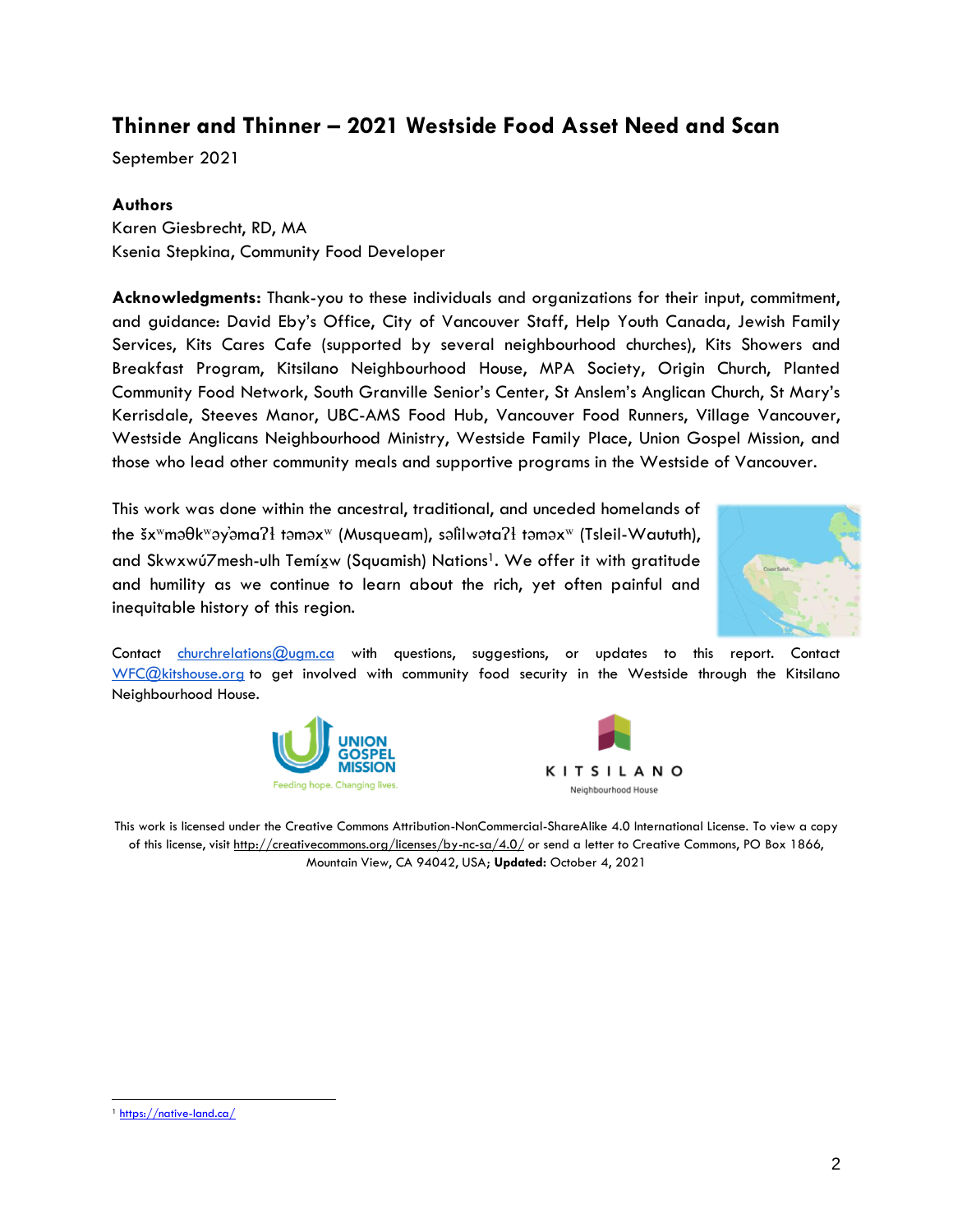#### **Contents**

| Introduction                                            | 4              |  |
|---------------------------------------------------------|----------------|--|
| Background                                              | 5              |  |
| Food Security: Theoretical Background                   | 5              |  |
| Demographics Backgrounder                               | 5              |  |
| Food Insecurity in the Westside: Historical Perspective | $\overline{7}$ |  |
| Food Supports in the Westside                           | 8              |  |
| <b>Other Supports</b>                                   | 8              |  |
| <b>Current Program Logistics</b>                        | 9              |  |
| <b>Food Sourcing</b>                                    | 9              |  |
| Program Funding                                         | 9              |  |
| Program Leadership                                      | 10             |  |
| <b>Addressing Needs Beyond Food</b>                     | 10             |  |
| <b>Underserved Populations</b>                          | 11             |  |
| Homelessness in the Westside                            | 11             |  |
| Hoarding                                                | 12             |  |
| <b>Pandemic Lessons</b>                                 | 13             |  |
| Recommendations                                         | 14             |  |
| Conclusion                                              | 16             |  |
| Appendixes                                              | 17             |  |
| Appendix A - Existing Food Programs + Supports          |                |  |
| Appendix B - Food Available (as of Summer 2021)         | 18             |  |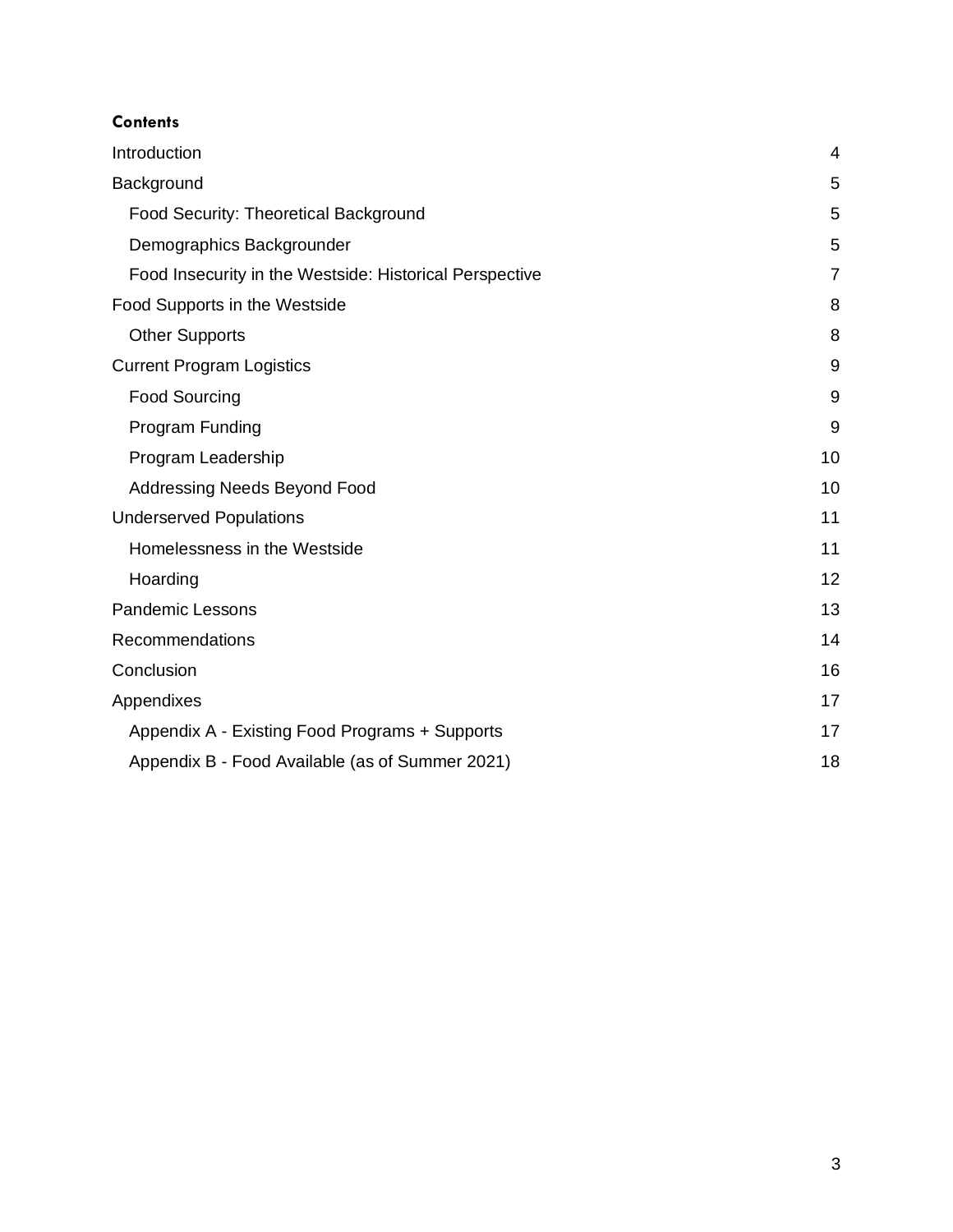## <span id="page-3-0"></span>**Introduction**

"Our guests seem to be getting thinner and thinner each week."

This was an observation from a volunteer of the Kits Cares Cafe in the spring of 2021. The program had shifted from a welcoming community meal to a grocery program when the COVID-19 pandemic descended in early 2020 and survived as one of the few open community food supports available in the Westside of Vancouver. The pandemic has been hard on everyone, but the risks and challenges increased significantly for vulnerable individuals, and thus there was a need to assess food access in the Westside of Vancouver. It will be some time before we understand the full impact of the COVID-19 pandemic, but already, nearly half of Canadians residents felt the impact of it on their ability to meet financial obligations and essential needs. $2$ 

Included in this report is a summary of key informant interviews with staff and volunteers from Faith and community organizations that have been providing supportive food programs for vulnerable individuals. This report is not an exhaustive list of food programs in this part of Vancouver, but instead aims to capture the overall availability of and need for food supports.

Recommendations are made with a particular focus on community meals and emergency programs that started or shifted with COVID-19. This report highlights strengths, key stakeholders, and gaps in service; and then charts ways to build on the good work being done. While the pandemic impacted our social support system until it also became *thinner and thinner*, we did see new threads of collaboration as caring individuals and groups worked together to patch up the holes and meet the needs of our vulnerable neighbours.

This report is also inspired by our commitment to work towards the recommendations made in the

2015 Truth and Reconciliation Commission of Canada as we aim to understand and address the lasting impacts of residential schools and other discriminatory practices. In particular, we are guided by the Call to Action 19, which outlines the need to measure and close gaps in health outcomes between Aboriginal and non-Aboriginal communities3.



<sup>2</sup> Men F, Tarasuk V. Food insecurity amid the COVID-19 pandemic: food charity, government assistance and employment. Canadian Public Policy 2021; Published online. Available from[: https://www.utpjournals.press/doi/abs/10.3138/cpp.2021-001](https://www.utpjournals.press/doi/abs/10.3138/cpp.2021-001)

<sup>3</sup> [https://ehprnh2mwo3.exactdn.com/wp-content/uploads/2021/01/Calls\\_to\\_Action\\_English2.pdf](https://ehprnh2mwo3.exactdn.com/wp-content/uploads/2021/01/Calls_to_Action_English2.pdf)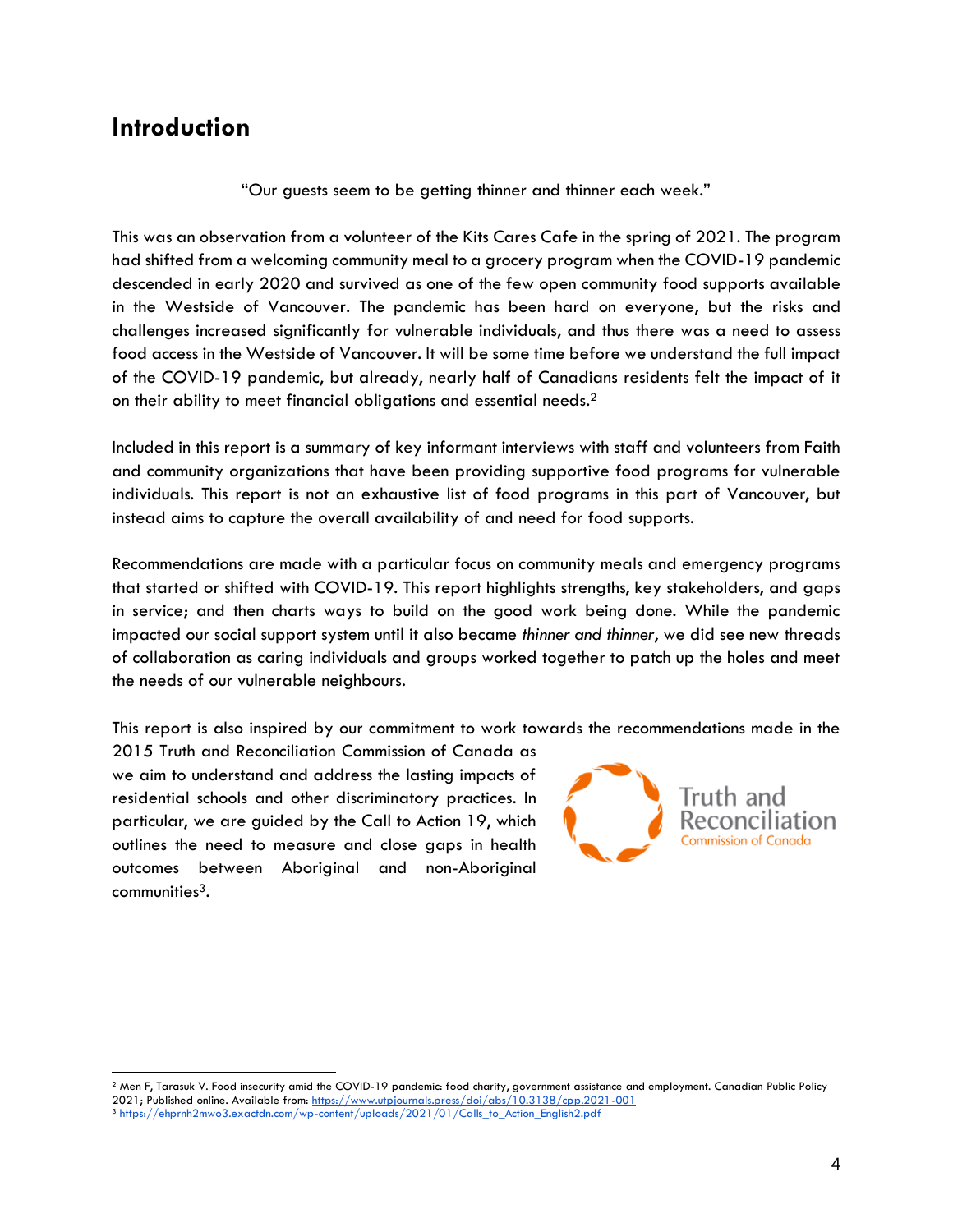## <span id="page-4-0"></span>**Background**

#### <span id="page-4-1"></span>**Food Security: Theoretical Background**

Food security means that "all people, at all times, have physical, social, and economic access to sufficient, safe, and nutritious food that meets their food preferences and dietary needs for an active and healthy life."<sup>4</sup>

Having reliable access to sufficient affordable, nutritious food is critical for everyone. Not only does it feed our bodies, giving us energy, improved concentration, better sleep, reduced risk of some diseases, improved ability to fight off and recover from illness, but it also feeds our souls. Bodies fed regularly with healthy foods help us to practice self-love, [gratitude](https://www.psychologytoday.com/us/basics/gratitude) and mindfulness. And when we can share good food with others, we live more joyfully.

Food insecurity is embedded in a web of issues associated with poverty, as food is often one of the

first basic expenses to be cut and is therefore one of the strongest indicators of economic deprivation<sup>5</sup>. It is important to distinguish food security on the household level with community food security, which is concerned not only with satisfying individuals' nutritional needs, but takes into considerations the underlying social, economic, and institutional factors within a community that affect food security metrics<sup>6</sup>. Community food security aims to create an economically and



environmentally sustainable food system that maximizes social justice, self-reliance, and democratic decision-making7.

#### <span id="page-4-2"></span>**Demographics Backgrounder**

In understanding the demographics of the West Side of Vancouver, this report will use the neighbourhood of Kitsilano to represent the rest of the West Side. Although the demographic information presented here will predominantly focus on Kitsilano, we recognize that the 'West Side' includes a variety of other neighbourhoods: Kerrisdale, Dunbar-Southlands, Arbutus Ridge, Shaughnessy, and West Point Grey, each with their own unique demographic profile. Therefore, all demographic information presented here should be taken only as a broad indication of demographic trends of this part of Vancouver.

<sup>4</sup> Food Security. (n.d.). [https://www.ifpri.org/topic/food-security.](https://www.ifpri.org/topic/food-security) Retrieved August 19, 2021.

<sup>5</sup> Loopstra, R. (2013). Food insecurity indicator of poor progress on poverty. www.cwp- [csp.ca/2013/08/food-insecurityindicator-of-poor-](about:blank)

[progress-on-poverty](about:blank) 

<sup>6</sup> Pottery, H. & Jinkerson, A. (2007). Exploring food security in Vancouver's Westside.

<sup>7</sup> Bellows, A. & Hamm, M. (2003). Community food security and nutrition educators. *Journal of Nutrition Education and Behaviours,* 35(1), 37-43.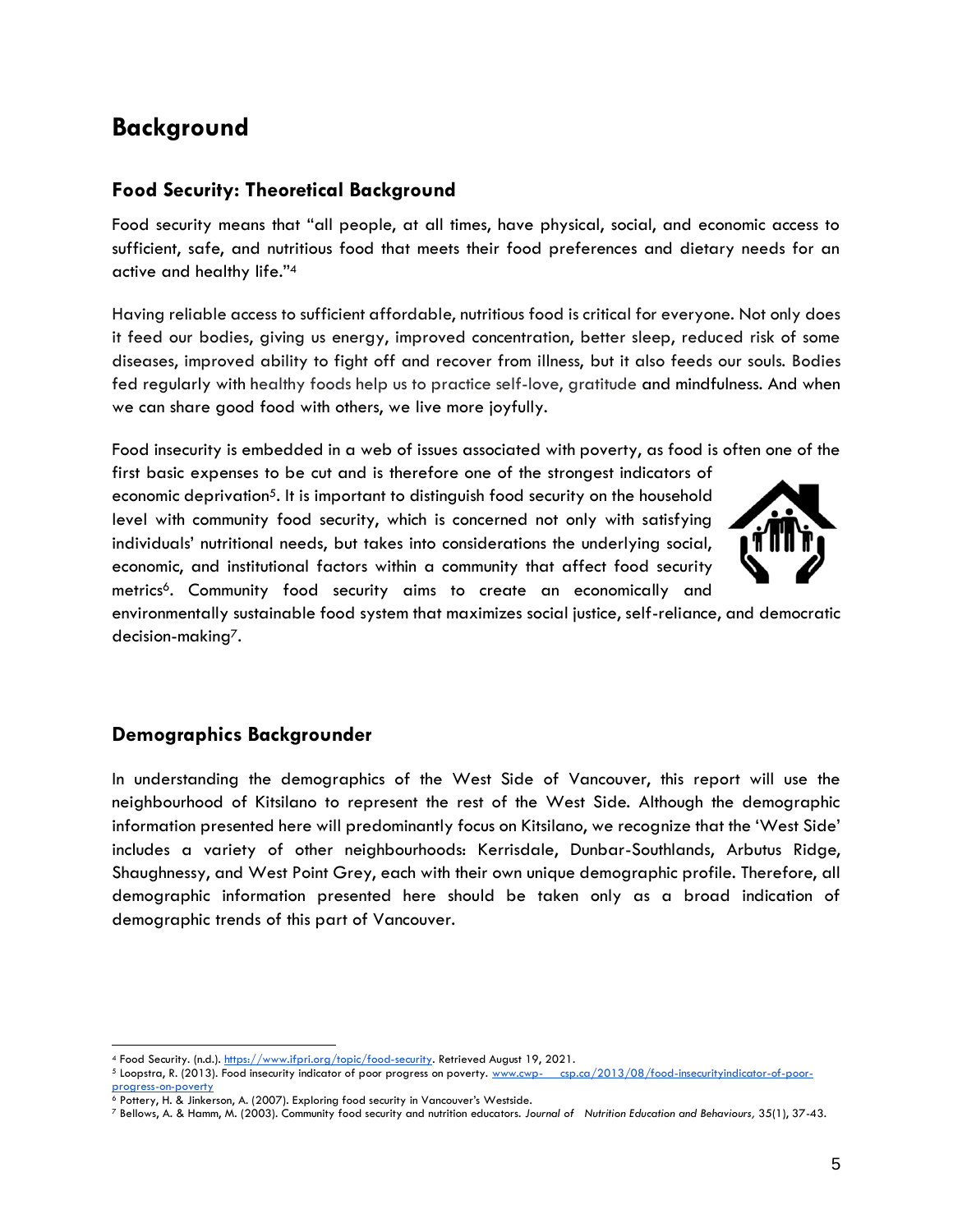

The central source of the information presented here is the Kitsilano Social Indicators Profile 20208, which was derived from the 2016 census. As with any census data, it is important to be aware that it has limitations; for instance, individuals experiencing homelessness or those who live in secondary suites are often missed by the census. Furthermore, as the census data is now five-years old, it is less reflective of today's reality, and does not take into account the ripple effects of COVID-19.

Food insecurity tends to impact certain demographic groups, such as seniors, single-parent families, and low-income families. In Kitsilano, 14% of the population is 65 years old, which is slightly lower than the rate for the City of Vancouver. Moreover, 41% of seniors live on their own. There are 37% more seniors in the neighbourhood than there are children (0-14 years old), and the number of seniors in Kitsilano today has grown by 77% since 1996.

Single-parent families account for 28% of families with children in Kitsilano – a rate that has decreased over time and that is lower than the rest of Vancouver. Of the single-parents, 81% are female-identifying; it is known that single mothers are more likely to face significant socioeconomic challenges, such as food insecurity.

Regarding income and economic standing, 17% of Kitsilano residents have incomes below the National Poverty Line, which in 2021 is set at \$26,500. The data furthermore shows that poverty particularly affects specific demographic groups. For example, for those between 20 and 24 living in Kitsilano, the poverty rate is especially high (approximately 49%), compared with 20-to-24-

year-olds in the rest of the city (approximately 37% percent). Poverty rates for other noteworthy demographic groups living in Kitsilano are as follows: new immigrants or non-permanent residents (31%); individuals with no postsecondary education (27%); Indigenous individuals (26%); Black individuals (25%); other visible minorities (24%); and those with a non-English first language (22%). Just under 6000 residents (14%) of Kitsilano residents are in the bottom 10% of earners across the country. In contrast, over 9000 residents (21%) are in the top 10% of Canadian incomes.



**Created by Heads**<br>from Noun Project

<sup>8</sup> Social Policy and Projects. (2020). Kitsilano: Neighbourhood social indicators profile 2020. [https://vancouver.ca/files/cov/social-indicators](https://vancouver.ca/files/cov/social-indicators-profile-kitsilano.pdf)[profile-kitsilano.pdf](https://vancouver.ca/files/cov/social-indicators-profile-kitsilano.pdf)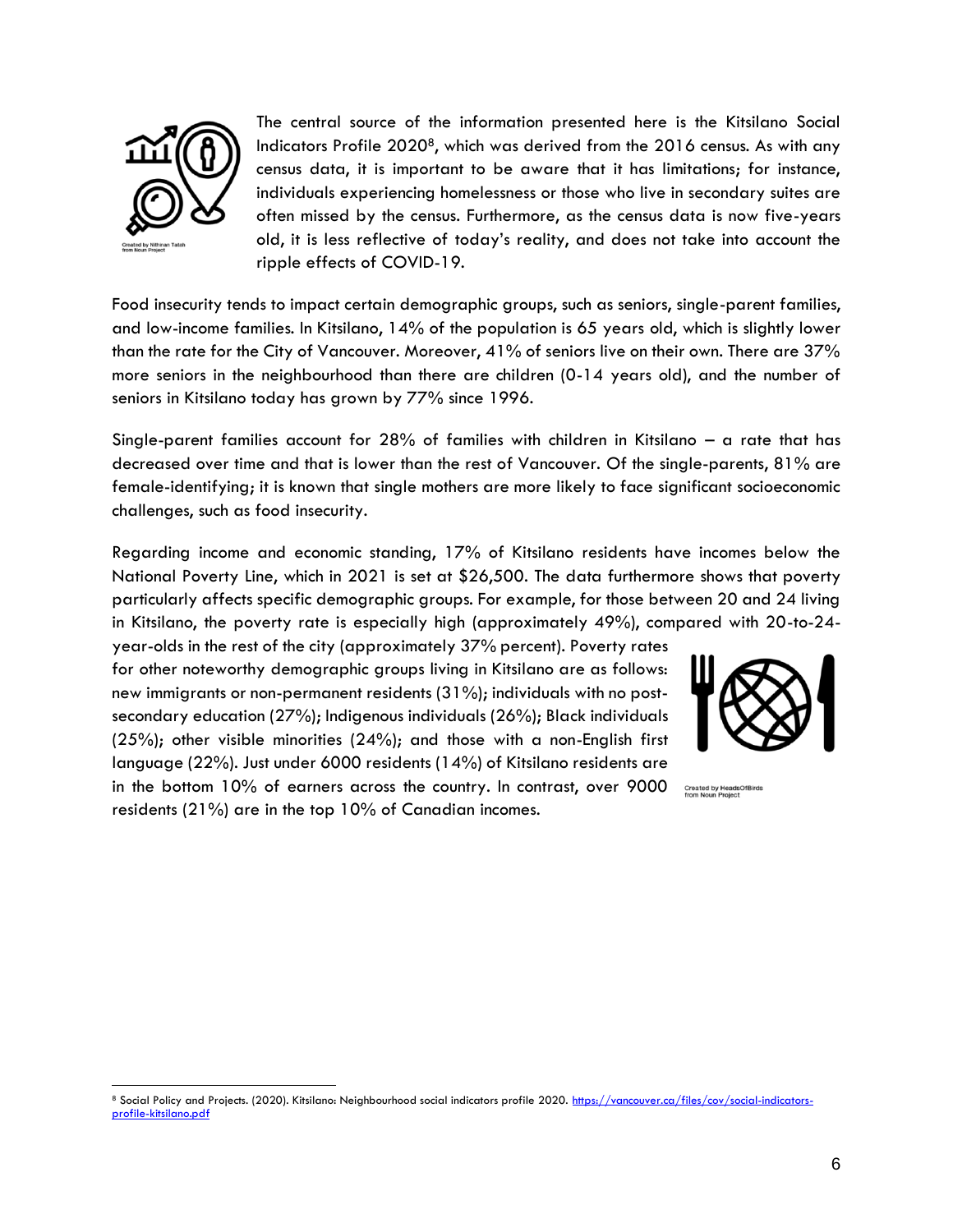Vancouver's Westside is typically thought of as a wealthy area with few needs, based on lower



Created by MRFA<br>from Noun Project

poverty rates and higher household incomes than the City's average<sup>9</sup>. Nevertheless, previous assessments on the state of food security in the Westside indicate that the community is not immune to issues of food insecurity. In fact, food insecurity more likely remains hidden due to the perceived wealth of this area<sup>10</sup>. As a result, food programs providing essential support are predominantly concentrated in the Eastside of Vancouver, creating gaps in addressing food security needs of the most vulnerable of the community.

#### <span id="page-6-0"></span>**Food Insecurity in the Westside: Historical Perspective**

The last community-specific assessment of the state of food security was done in 2007.<sup>11</sup> Food security needs were described as 'hidden' due to the perception of universal affluence across the area, which led to a greater degree of social stigma in accessing food programs than elsewhere

in the city.<sup>12</sup> Seniors, young families, single-parent families, those with mobility and transportation issues, and individuals with fixed low incomes were cited as the most likely to experience food insecurity. Inadequate income, rising housing costs, and unaffordability of food and other essentials were identified as some of the causes that led community members to compromise on quantity and/or quality of food.<sup>13</sup> Westside's suburban sprawl created accessibility challenges, while seniors were recognized to be particularly vulnerable to the issues of food security due to social isolation, mobility issues, and health challenges.<sup>14</sup>



The COVID-19 pandemic has exacerbated the issues of food access while revealing the systemic faults in the fragile structure of the food system. More people became food insecure due to job losses, lack of mobility due to health risks, and lack of food availability due to supply chain



interruptions, drastically increasing the demand for emergency food supports<sup>15</sup>. Meanwhile, social services that people came to rely on, were either stretched to the limits or paralyzed altogether as they were scrambling to adapt to the new reality. At the same time, the pandemic experience has revealed the incredible resilience of community response: service providers, community partners and volunteers were able to mobilize and pivot to effectively address the immediate food security needs. The emergency response has demonstrated the efficacy of

<sup>9</sup> Social Policy and Projects, 2020

<sup>10</sup> Pottery & Jinkerson, 2007

<sup>11</sup> Ibid.

<sup>12</sup> Pottery & Jinkerson, 2007

<sup>13</sup> Ibid.

<sup>14</sup> Ibid.

<sup>15</sup> Vancouver Neighbourhood Food Networks. (2021). Bold actions for a food crisis: Filling unmet community food needs during COVID-19. [http://vancouverfoodnetworks.com/wp- content/uploads/2021/06/BoldActions\\_for\\_aFoodCrisis\\_VancouverFoodNetworks\\_21-](http://vancouverfoodnetworks.com/wp-) 06-18.pdf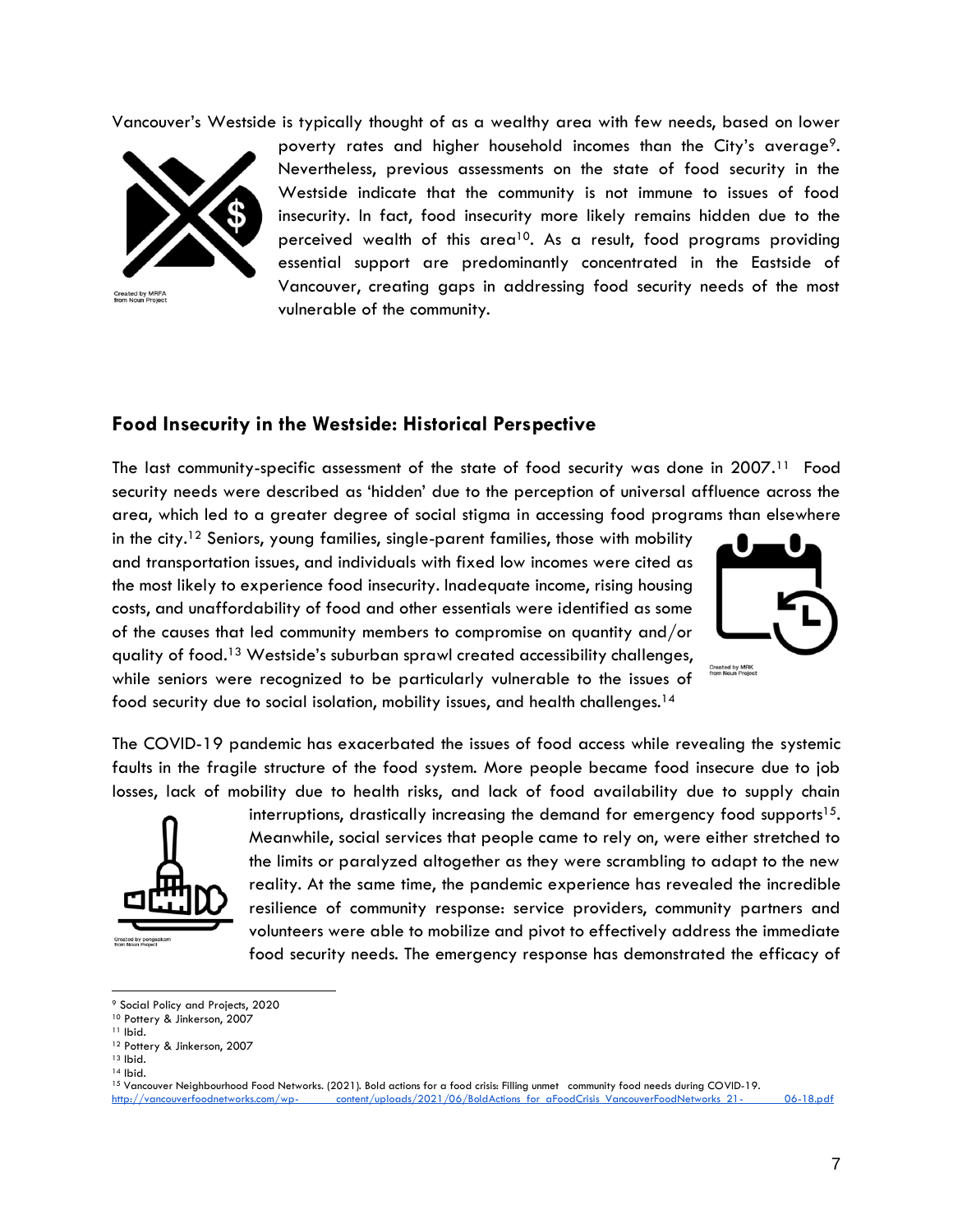collective, collaborative effort and highlighted the importance of strong relationships and high level of trust.

It is timely to take stock of the lessons of the pandemic as we are rebuilding a sustainable food system capable of addressing food security needs of the community in coordinated, dignifying, and sustainable ways.

## <span id="page-7-0"></span>**Food Supports in the Westside**

To address this growing need, there are several supportive organizations that offer food programs and other supports. **Appendix A,** part of the Vancouver Free and Low-Cost Food Program Map

shows only the Kits Cares Cafe as an open support in this part of Vancouver. **Appendix B** summarizes the meals and hampers different program made available (pre-COVID and currently, as of the Summer of 2021). Although there are several supports, not all who need assistance can reach them, and for those who do, they are not necessarily an easy way to access food. One program staff observed that he sees clients get anxious around meals or hamper programs if it seems like food is running low, and they might not get anything.



Created by Luis Prado<br>from Noun Project

Significant changes made in response to COVID-19 were that all in-person meal programs had to be paused, as host buildings closed, distancing measures were put in place, and we did not know what was safe, particularly for older adults. We saw that introduction of new, though temporary, programs in response to the pandemic such as frozen meals, brown bag takeaway meals and expanded grocery hamper pick-up and delivery programs.

#### <span id="page-7-1"></span>**Other Supports**

As well as these regular supports, there are some smaller partnerships, where churches, community groups, and other caring neighbours provide community meals on special occasions like Thanksgiving and Christmas, offered meals for their members only, made and delivered meals or food hampers for distribution. These efforts cannot all be captured, but do add up to a significant measure of aid in the Westside of Vancouver. Other examples include:

● Some groups provide some specialized supports (i.e., kosher food for homebound Jewish individuals<sup>16</sup>, or backpacks with basic supplies for homeless youth<sup>17</sup>).

<sup>16</sup> <https://www.jfsvancouver.ca/services/family-and-adult-resources/food-and-support/>

<sup>17</sup> <http://www.projectbackpack.ca/>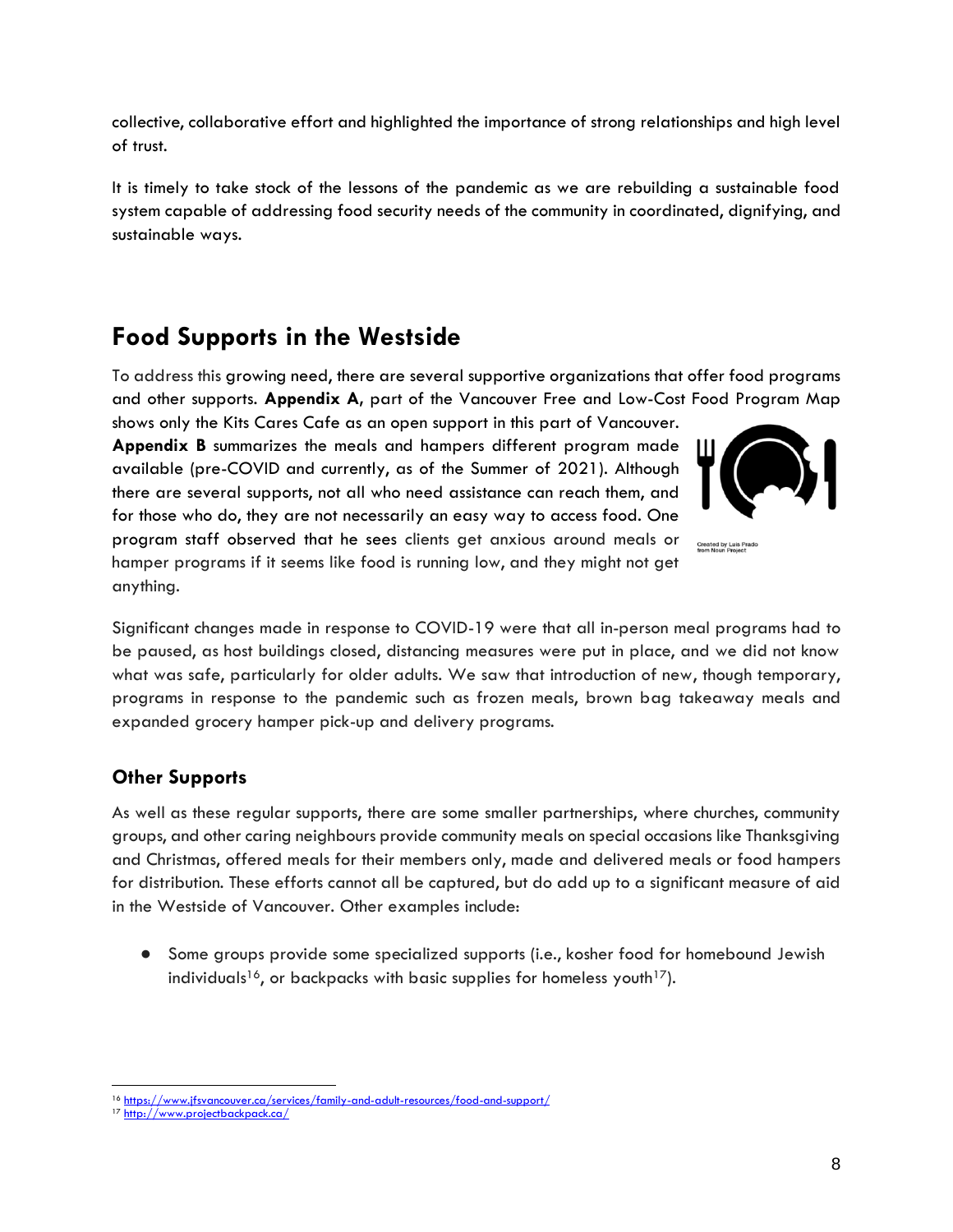- Organizations like Village Vancouver<sup>18</sup> work on projects like coordinating gardens, seed saving, making planter box kits, and hosting workshops that strengthen our local food webs while coming together around food.
- More open access fridges are set up and stocked in effort to provide low-barrier, equitable food, organized through groups like LOAF<sup>19</sup> and the Vancouver Community Fridge Project<sup>20</sup>



## <span id="page-8-0"></span>**Current Program Logistics**

## <span id="page-8-1"></span>**Food Sourcing**

Some food programs have a budget (directly fundraised or provided by the sponsoring organization) and can purchase food for their programs. While easier to plan meals, this requires capacity to solicit and manage financial donations. Other programs use donations from the food bank, food rescue organizations (i.e., Food Runners), or have direct connections with local grocery stores and bakeries. It also takes significant time to steward these kinds of partnerships, pick up, sort, and store donations. Most programs use a combination of purchased and donated food.

## <span id="page-8-2"></span>**Program Funding**

Some community food programs in the Westside report having stable funding, but it does not



increase over time, which is a challenge, especially as food costs are rising. Some programs rely on grants, which provide funding for a year (give or take) at a time. There was a significant amount of emergency funding during the first year of the COVID-19 pandemic, which helped address acute needs, but cannot be sustained.

Created by The Icon Z<br>from Noun Project

With the emergency funding, service providers were able to expand their reach and provide support to some vulnerable populations that previously were not accessing food programs. While emergency funding is ending, the need for food security programs that people came to rely on continues, leaving service providers scrambling to find creative solutions with reduced resources. Several service providers voiced a commitment to not let their program participants become more vulnerable than they were before the pandemic.

<sup>18</sup> <http://www.villagevancouver.ca/>

<sup>19</sup> <https://www.loafridge.ca/>

<sup>20</sup> <https://vcfp.square.site/about>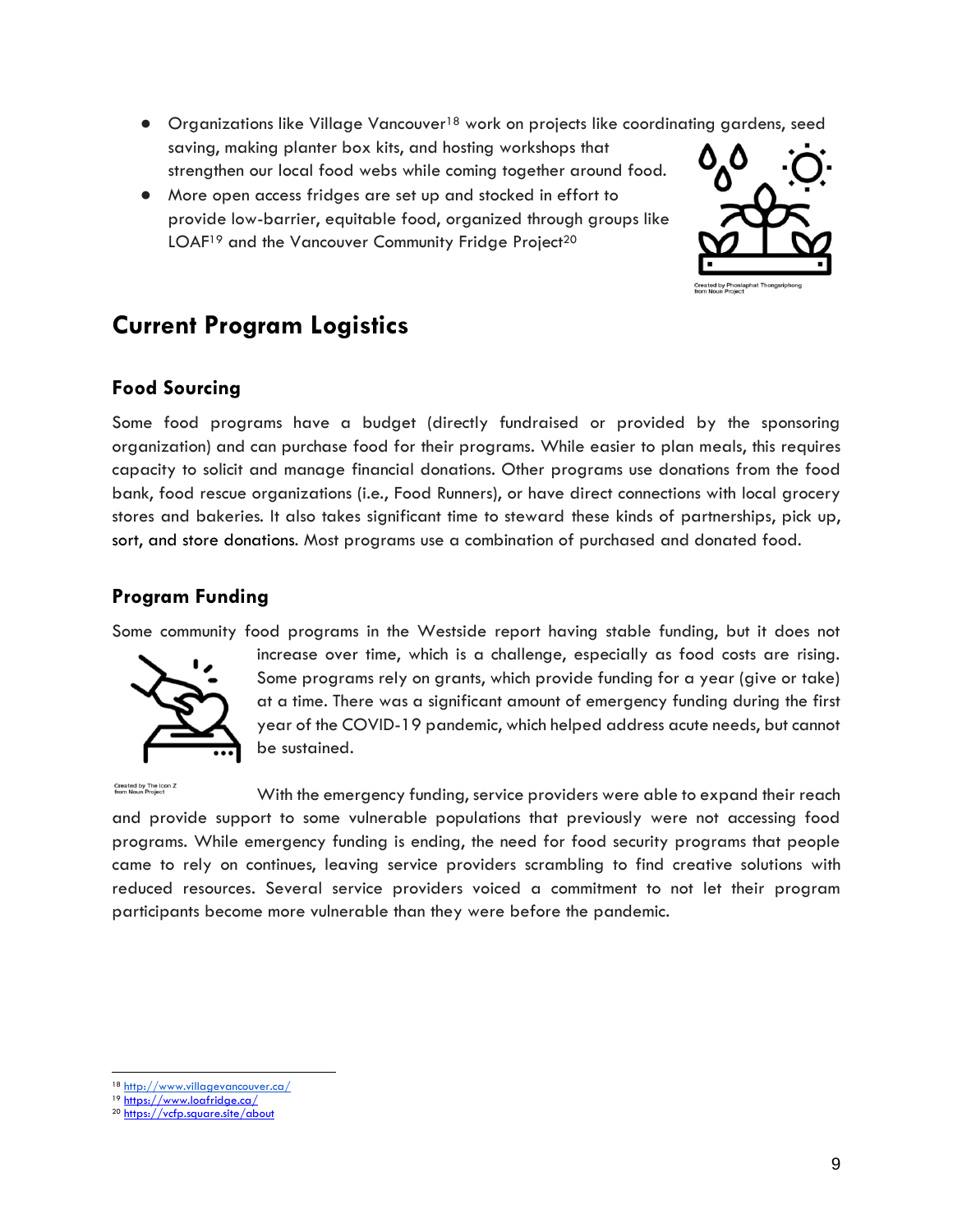## <span id="page-9-0"></span>**Program Leadership**

For many organizations, the efforts to address food insecurity and related vulnerabilities are not coordinated by one dedicated role, but split among other roles, staff, and programs. Most

community programs have a part-time paid coordinator, supported by significant volunteer hours. Some may get extra staff time with government and seasonal grants (i.e., City of Vancouver's Sustainable Food Systems Grant<sup>21</sup> or the Canada Summer Jobs Program<sup>22</sup>). While food insecurity is a complex challenge that needs to be addressed through many different angles, the lack of a coordinated approach does leave gaps in support for vulnerable individuals.

## <span id="page-9-1"></span>**Addressing Needs Beyond Food**

While this report focuses on food provision, we know that food insecurity is embedded in a web of issues associated with poverty, as the food is the first basic expense to be cut out and is therefore one of the strongest indicators of economic deprivation.<sup>23</sup> Food program guests visit multiple supports as they seek to access enough food, secure housing, as well as labor, financial, and health services.

Food programs are a place of connection. As well as providing vital caring relationships, we can help our vulnerable neighbours connect to:

- Access to **basic necessities**, including clothing, shoes, outdoor wear, sleeping bags, toiletries, menstrual products, baby-care supplies, furniture (i.e., through Homestart<sup>24</sup>) and school supplies.
- **Advocacy** support for housing, rental assistance, government and social services, legal services, seniors' services, medical insurance, and counselling.
- **Medical** and **social services** support

One example of this extended support is the Westside Anglicans Neighbourhood Ministry's Mobile Care Unit (MCU)<sup>25</sup>, which operated pre-COVID, then had to pause for the first few months of the pandemic. It restarted in the summer of 2021, with a travelling team who provides basic medical care and social services to homeless and vulnerable people in Vancouver westside neighbourhood. They focus is on those who may face barriers to care. The team is composed of doctors, medical students, social work students, and volunteers. The team visits several sites per month, where unhoused neighbours gather for community meals.

<sup>24</sup> <https://homestart.ca/>





.<br>Created by Eris Natan<br>from Noun Project

<sup>21</sup> <https://vancouver.ca/people-programs/sustainable-food-systems-grants.aspx>

<sup>22</sup> <https://www.canada.ca/en/employment-social-development/services/funding/canada-summer-jobs.html>

<sup>23</sup> Loopstra, R. (2013). Food insecurity indicator of poor progress on poverty

<sup>25</sup><https://www.vancouver.anglican.ca/diocesan-ministries/careshare/pages/westside-anglicans-neighbourhood-ministry-mobile-care-unit>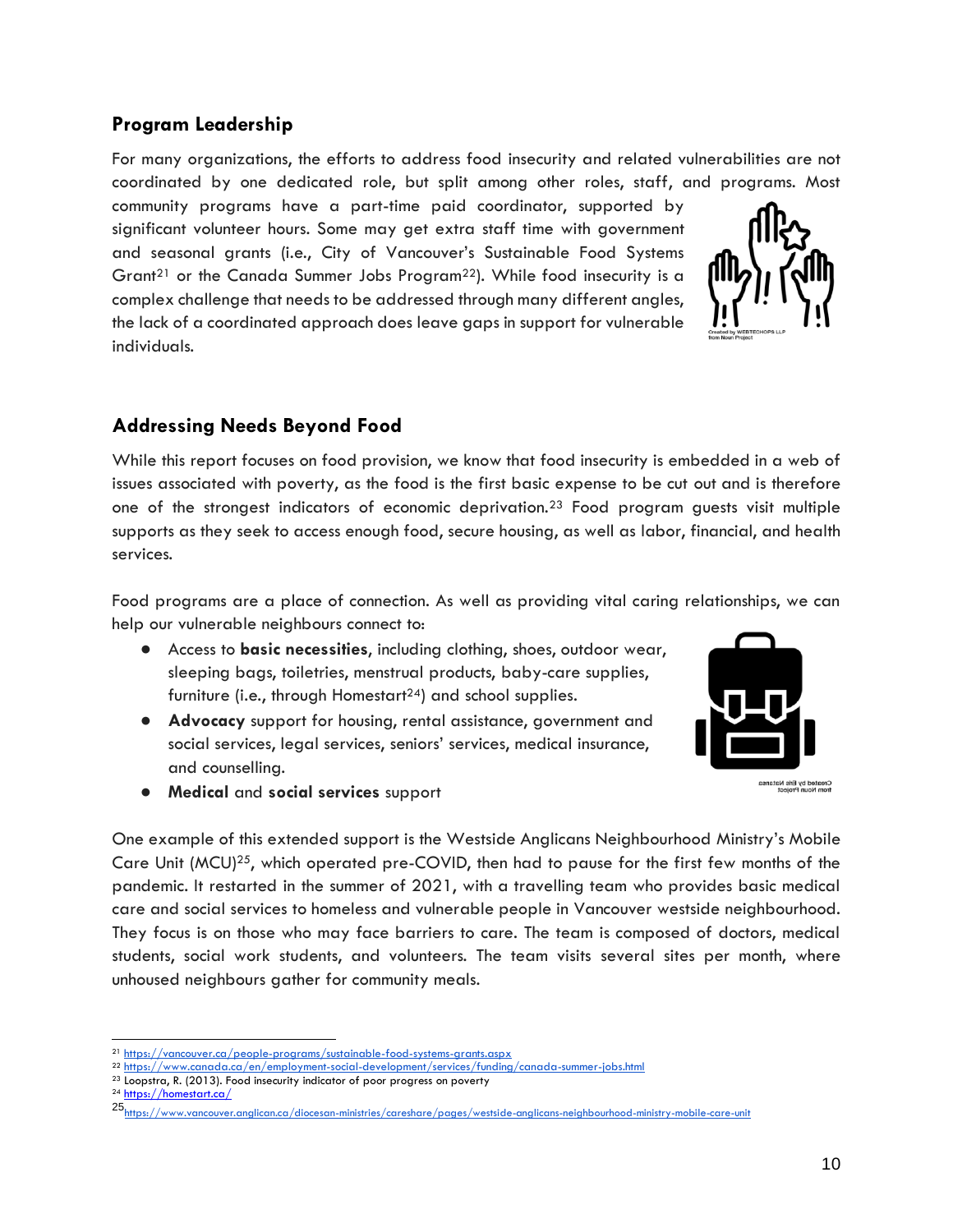# <span id="page-10-0"></span>**Underserved Populations**

A crisis like the COVID pandemic disproportionately affects vulnerable individuals as many of the existing supports disappeared or changed, and challenges emerged and compounded. We asked service providers who they currently see as the most underserved populations in Vancouver's Westside:

- **Seniors** there are several programs for **seniors** if individuals can travel to the programs
	- Those **without mobility** or who are not connected are not supported
	- Most vulnerable seniors are those between 55-65 years of age, as they cannot access pensions and other funding for older adults
- **Families** There are several programs for families with young children, but fewer for families with older children



- **UBC (or other post-secondary) students**, particularly **international students**, and students who are also raising families, especially around end-of-term exams
- **Homeless individuals** who reside in this part of the city (see more details below)
- **Newcomers** to the neighbourhood from other countries, often with language barriers
- **Indigenous** peoples who reside in this part of the city

#### <span id="page-10-1"></span>**Homelessness in the Westside**

Homeless individuals seem to choose to be less visible in this part of the city, especially compared to those Downtown Vancouver, or in the DTES. Several, for example, set up tents at night, then clean them up when the sun comes out in the morning. Other observations about homeless or underhoused individuals include:

- Individuals will often will not go to the DTES or other areas for support
- A number live in vehicles, but often are not looking for support (some earn a paycheck); they have the added challenge of having to move their vehicles regularly
- A few women, but often only when with partners
- A few youth, who also need unique kinds of support (though more homeless youth congregate in Downtown, closer to services designed for them)



○ Vancouver's 2020 Homeless Count<sup>26</sup> found 54 children under 19 years of age (2%) and 139 youth between 19 - 24 years (6%) experiencing homelessness in Metro Vancouver, or 8% of the homeless population.

<sup>26&</sup>lt;br>https://www.vancityco<u>mmunityfoundation.ca/sites/default/files/uploads/2020HomelessCount\_MetroVan\_PreliminaryDataReport.pdf</u>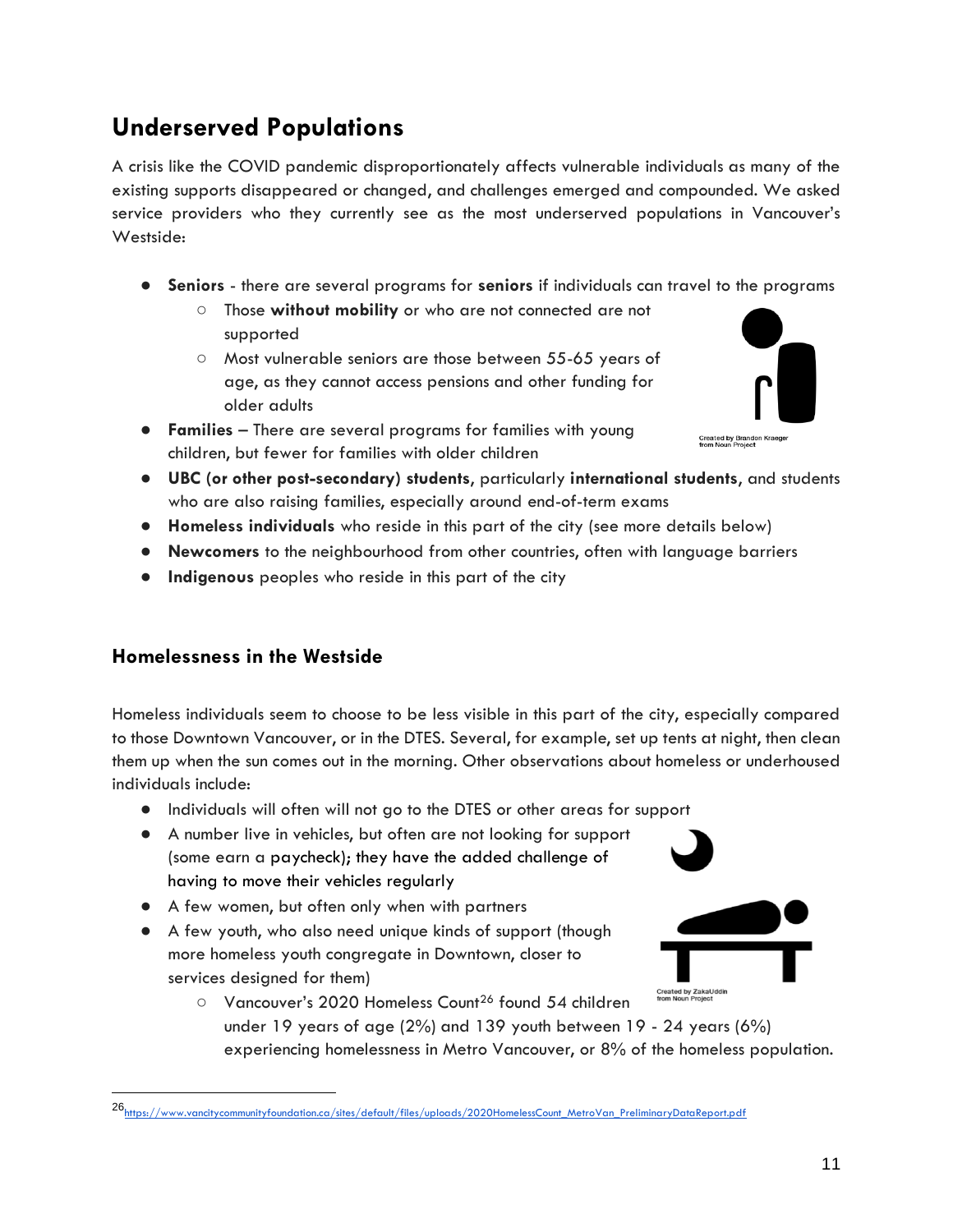This was down from 16% in 2017 and 20% in 2014, the only age group where count results showed a reduction.

- Often forgotten about, as they are less visible, less problematic, maybe higher functioning with less substance use
- Outreach done by MPA Outreach worker, UGM Mobile Mission Team, Westside Anglicans Neighbourhood Ministry
- Kits Cares Cafe would see 2 or 3 people each week who live outside and only want Ready-to-Eat foods in their food hamper, though different people each week
- Hygiene is a particular challenge for individuals without a home. The Kits Showers and Breakfast Program ran since 2000 out of the Kitsilano Community Center – it had to close during COVID, and does not plan to reopen at this point
- Many people rent apartments, but are vulnerable to losing them (i.e., due to rent increases, landlord disputes), and often cannot find another place with comparable rent in the neighbourhood

## <span id="page-11-0"></span>**Hoarding**

We are seeing a troubling, tricky dynamic in West Side food programs and indeed right across the region, namely, a rise in the number of participants who may be taking more food than they can use or more food than is intended for a single household. This manifests in a variety of ways:

- Persistent or aggressive requests to be given additional items
- Having multiple household members go through the same line
- Individuals attempting to go through a line more than once
- Visiting multiple free grocery programs in a single week (sometimes from as far away as the outer suburbs, beyond transit lines)
- Accessing free food seemingly without actual financial need

Clearly some of this behaviour is due to a diagnosable hoarding or other mental disorder. We have also heard of adult children coming to tell staff that their elderly parent grew up in an era or environment of severe deprivation and therefore has a survival mindset pressing them to gather any free resources they can, even though they are now living with extended family and are well cared for. And of course, many of our participants are legitimately in survival mode or have large households and need more than our standard serving size. Finally, there is a minority who simply seek to take advantage or game the system.

So, for understandable reasons and for regrettable ones, we find ourselves faced with a practical problem and a moral conundrum: given that we cannot keep pace with the growth of genuine food insecurity during the pandemic, and that we want *neither* to create difficult barriers to accessing our program *nor* to perpetuate unhealthy dependency or antisocial tendencies, what can we do to better ensure equitable, expanded access to our individual programs and to our collective safety net? There is no one right answer to this question and we strongly encourage careful dialogue among programs, staff and volunteers, and participants.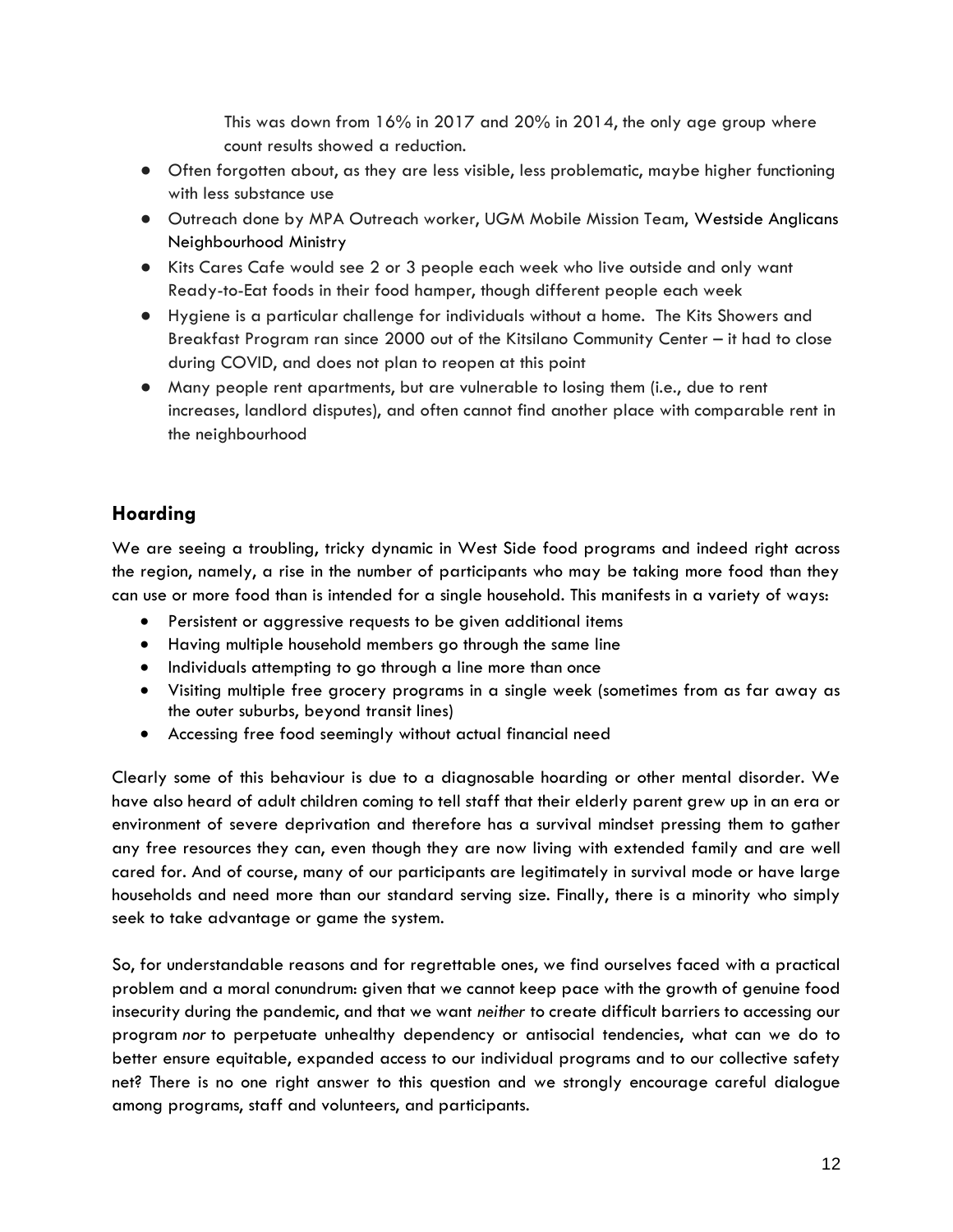## <span id="page-12-0"></span>**Pandemic Lessons**

The pandemic experience has demonstrated, yet again, that extra and longer-term support is better than haphazard crisis responses. When people have secure housing, food, income, and autonomy to make choices about their lives, they do not need to operate in crisis mode and rely on social services. Service providers in the Westside share the lessons learned throughout the pandemic:

- **•** Social connection is essential
	- This was acutely expressed when clients returned to programs after closures in early COVID
	- People living with mental illness are already often isolated and judged. One staff person noted that "other dangers pop up when the lock-downs happen."
	- Food programs also provide a significant bridge for volunteers one staff who works with an program on UBC campus observed that there is not often kinship between professors and post-secondary students, but the connection is evident as they work together to support struggling post-secondary students
	- Along with food, also groups still found it important to plan **community celebrations** and ways to address **grief and loss** over the year
- During COVID, the strong **relationships** and **trust** with residents and partner programs allowed decision makers to quickly change or adjust programs as needed.
	- One staff member recommends that, "even when you are busy, go-go-go, it is important to take time to make connections, build relationships and trust."
	- Some front-line staff and programs could not **take a break** for the first few months of the pandemic as they responded to unprecedented need and uncertainty, but collaboration between organizations made breaks possible
- **Changes** are costly
	- Some programs had to move to a different location, which meant significant time to sort out details, communicate the change, and buy new equipment when needed.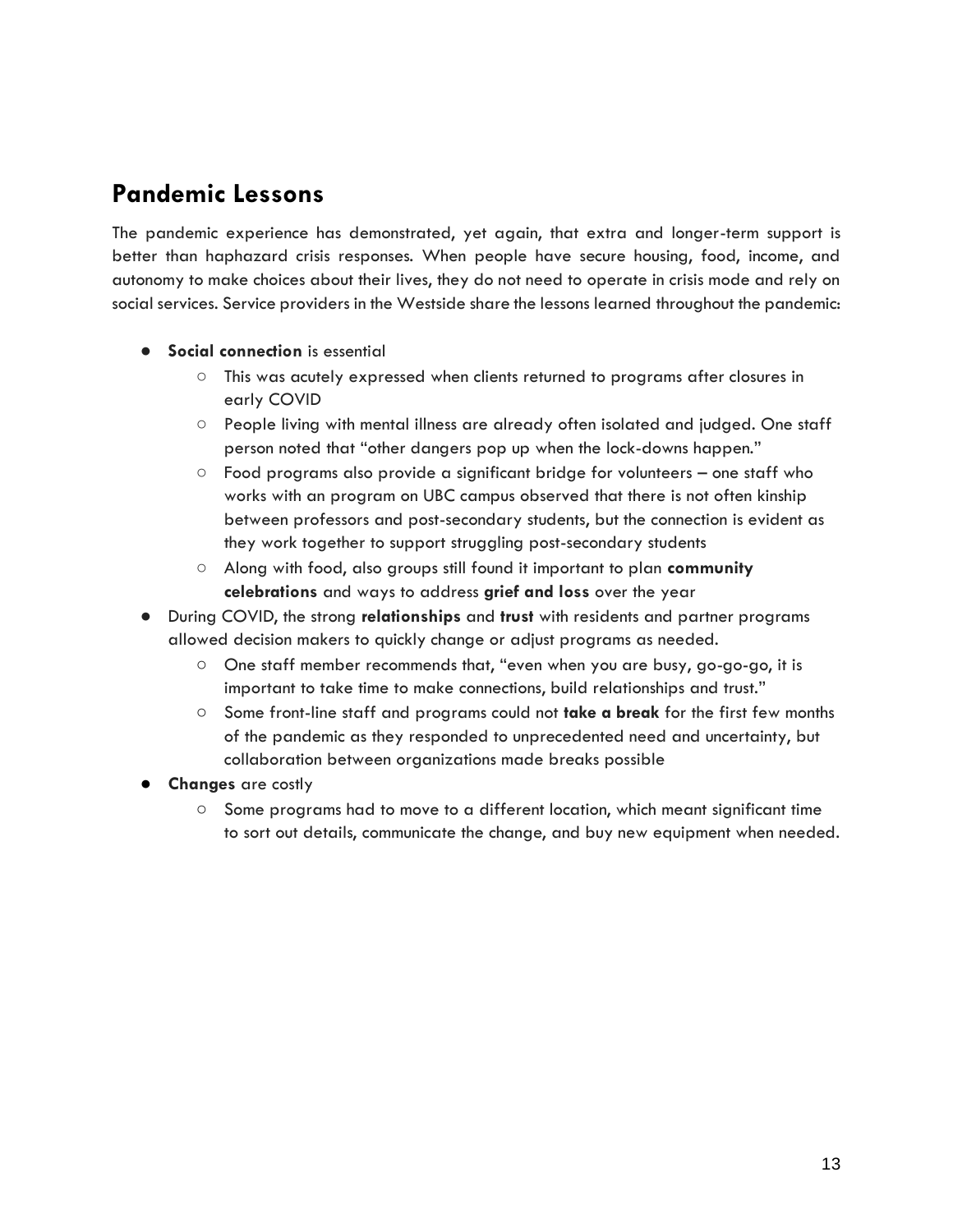# <span id="page-13-0"></span>**Recommendations**

Some of the recommendations outlined below come directly from food program staff in the Westside, and others come from larger conversations in Vancouver and beyond around what is helpful to support vulnerable individuals.

| <b>Recommendations for Westside Food Programs</b> |                                                                                                                                                                                                                                                                                                                                                                                 |  |  |  |  |
|---------------------------------------------------|---------------------------------------------------------------------------------------------------------------------------------------------------------------------------------------------------------------------------------------------------------------------------------------------------------------------------------------------------------------------------------|--|--|--|--|
| <b>Human-Centered</b><br><b>Program Delivery</b>  | For each of these vulnerable populations, services need to be tailored<br>to their unique needs, including:<br>Geographic proximity<br>Safe and welcoming<br>$\bullet$<br>Culturally appropriate<br>Peer-support<br>We need to learn more about specific populations in this part of the<br>city, and their needs, particularly those identified as being underserved<br>above. |  |  |  |  |
| <b>Sustainable</b><br><b>Operations</b>           | Coordinated practices for collecting data, measurement, and evaluation,<br>so organizations know they are reaching our goals and can seek<br>sustainable funding and staff.                                                                                                                                                                                                     |  |  |  |  |
| Advocacy                                          | Organizations must engage in advocacy and awareness (or partner<br>with those who have the skills and capacity) around adequate income<br>supports (especially for individuals with disabilities), housing options,<br>childcare, and elder care. (Note: several of the advocacy groups<br>operating in this part of Vancouver have shut down in the last year).                |  |  |  |  |
| Collaboration                                     | Continue to convene food and support providers in the Westside, to<br>share and develop best practices and service opportunities, particularly<br>those doing outreach work.<br>Develop common vision and goals<br>Build partnerships for collective impact<br>Community members want to help - give them direction on what<br>$\bullet$<br>really is helpful                   |  |  |  |  |
| Communication                                     | Support communication between agencies, ensuring trust and<br>information sharing, while respecting confidentiality of the individuals<br>being supported. Also, ensure all printed and online resource lists are<br>up-to-date (especially important as program times and locations<br>change).                                                                                |  |  |  |  |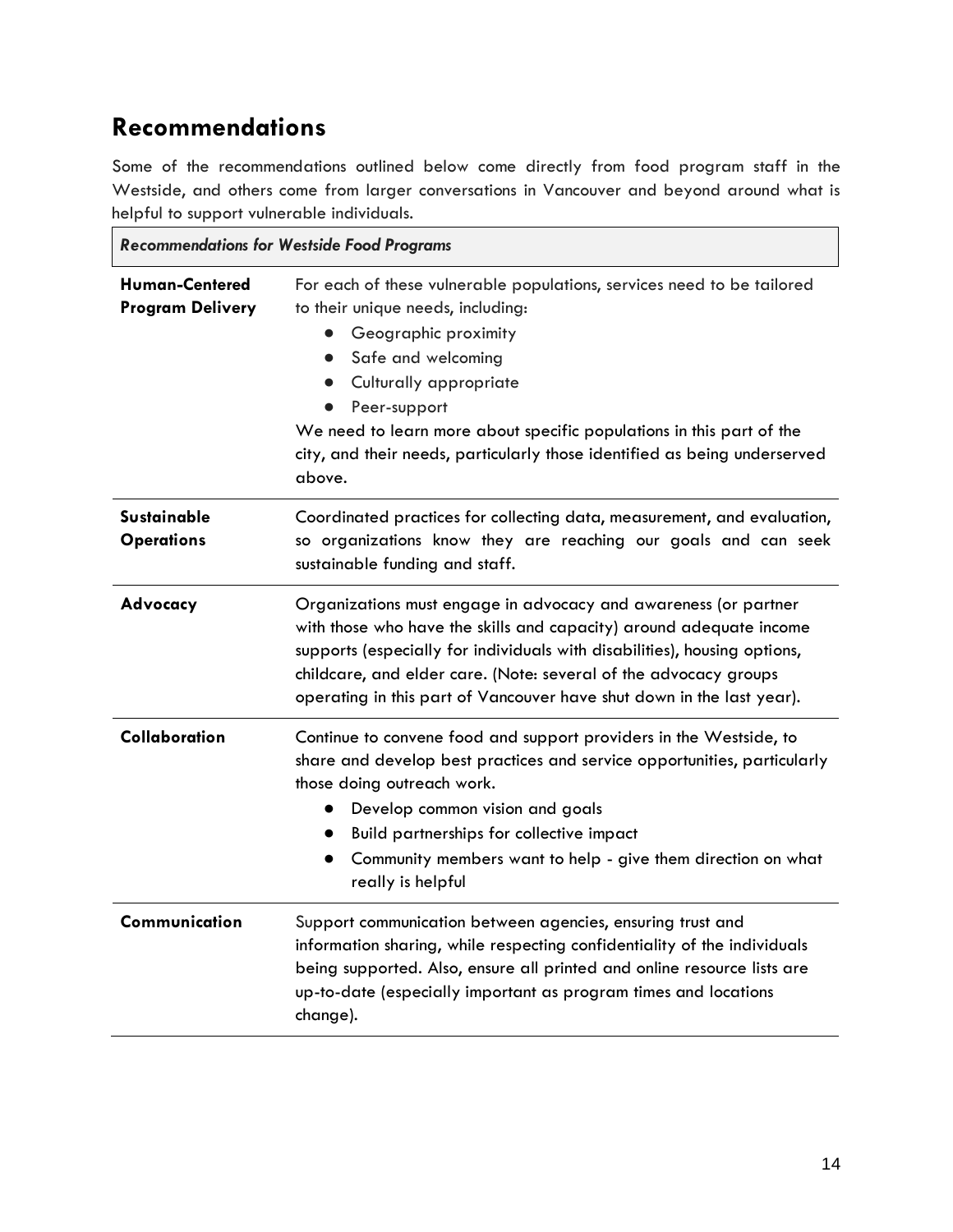| <b>Recommendations for Westside Food Programs</b>                                |                                                                                                                                                                                                                                                                                                                                                                                                                                                                                                                                                                                                                                                                                                   |  |  |  |
|----------------------------------------------------------------------------------|---------------------------------------------------------------------------------------------------------------------------------------------------------------------------------------------------------------------------------------------------------------------------------------------------------------------------------------------------------------------------------------------------------------------------------------------------------------------------------------------------------------------------------------------------------------------------------------------------------------------------------------------------------------------------------------------------|--|--|--|
| Learning                                                                         | Learn more about the needs and patterns of the transient population<br>Learn more about the needs and cultural preferences of<br>Indigenous communities in the Westside of Vancouver<br>Trauma informed mental health services tailored to the specific<br>$\bullet$<br>needs of each area/season<br>A review (similar to this one) of the housing needs and supports<br>available would be valuable.                                                                                                                                                                                                                                                                                             |  |  |  |
| Community<br><b>Engagement &amp;</b><br><b>Capacity Building</b>                 | Community members, vulnerable to food insecurity have first-hand<br>knowledge and lived experience that will be invaluable in co-<br>developing sustainable solutions, while building trust and sense of<br>ownership. They must be involved in the process of planning and<br>designing the most appropriate interventions: identifying their own<br>needs and co-developing solutions.<br>Focus on building capacity in individuals who attend community<br>$\bullet$<br>programs, ensuring they have ways to contribute to the program<br>and address challenges that keep them in a precarious situation,<br>and increase self-reliance through nutrition, cooking and<br>gardening expertise |  |  |  |
| <b>Awareness Raising</b>                                                         | As food insecurity in the Westside is often described as "hidden" and<br>not well understood, efforts must be made to raise awareness on needs,<br>systemic drivers, and importance of food security for the wellbeing of<br>the community.                                                                                                                                                                                                                                                                                                                                                                                                                                                       |  |  |  |
| <b>Community Building</b>                                                        | Addressing food insecurity and promoting community-building are<br>mutually reinforcing: the importance of informal networks for filling in<br>the gaps in food security has been highlighted, while sharing a meal is<br>commonly known to create social connections.<br>Intentional efforts towards building social connections, whether<br>through things like gardening programs, potlucks, or subsidized<br>dinners, will help make food security programs more welcoming<br>and accessible, while reducing stigma.                                                                                                                                                                          |  |  |  |
| <b>From Charity-based</b><br><b>Approach towards</b><br><b>Systemic Response</b> | As we see food insecurity within community context, we see that it is<br>embedded in a web of systemic issues associated with poverty<br><b>Building community capacity</b><br>Developing community advocacy efforts working on addressing<br>root causes of poverty                                                                                                                                                                                                                                                                                                                                                                                                                              |  |  |  |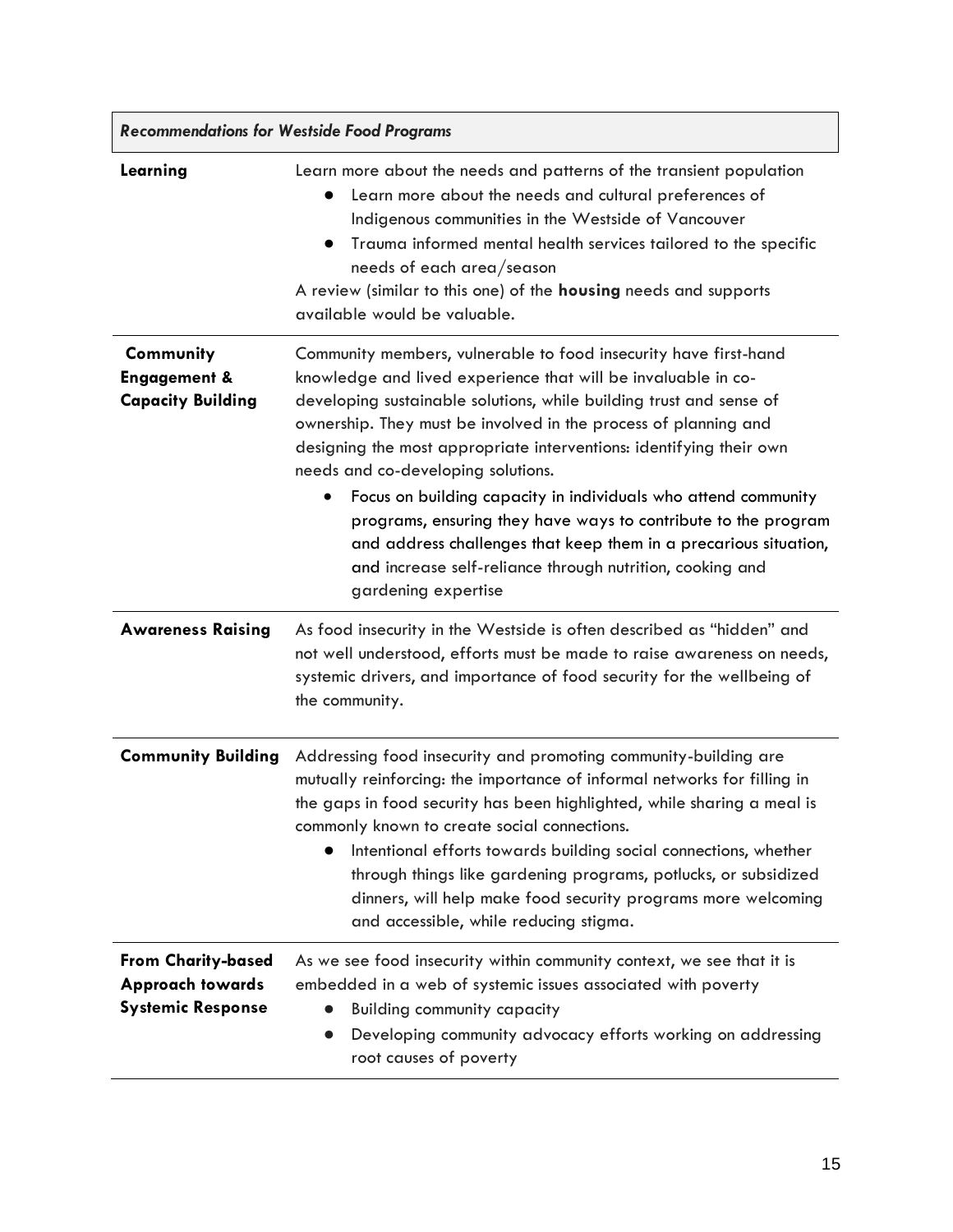*Recommendations for Westside Food Programs*

● Delivering programs and collective impact efforts that address the intersecting needs and create an economically and environmentally sustainable food system that maximizes social justice, self-reliance, and democratic decision-making

We must know that current state of supports, needs, gaps, and how different policies and events (i.e. income assistance rates, the pandemic, or changing weather patterns) affect those who are vulnerable in our neighbourhoods. We aim to next update this report in the summer of 2023, unless there is enough change and uncertainty to warrant revisiting it sooner.

# <span id="page-15-0"></span>**Conclusion**

Although there are people in the Westside of Vancouver who are getting thinner and thinner, and the same can be said for parts of our social support system, there is also a strong network of care and some key lessons learned in this difficult year. We are seeing a renewed desire for a formalized network of collaboration amongst service providers and the collective impact of community level responses to one of the basic human needs.

We know that charitable food distribution does not end hunger, and in an ideal world, community meals would not be needed, but valued for the joy of it  $-$  to build and bring community together. Until then, we will continue to work together, to ensure we have the policies and social infrastructure that address underlying factors leading to food insecurity, advancing the vision for a just and sustainable food system for all.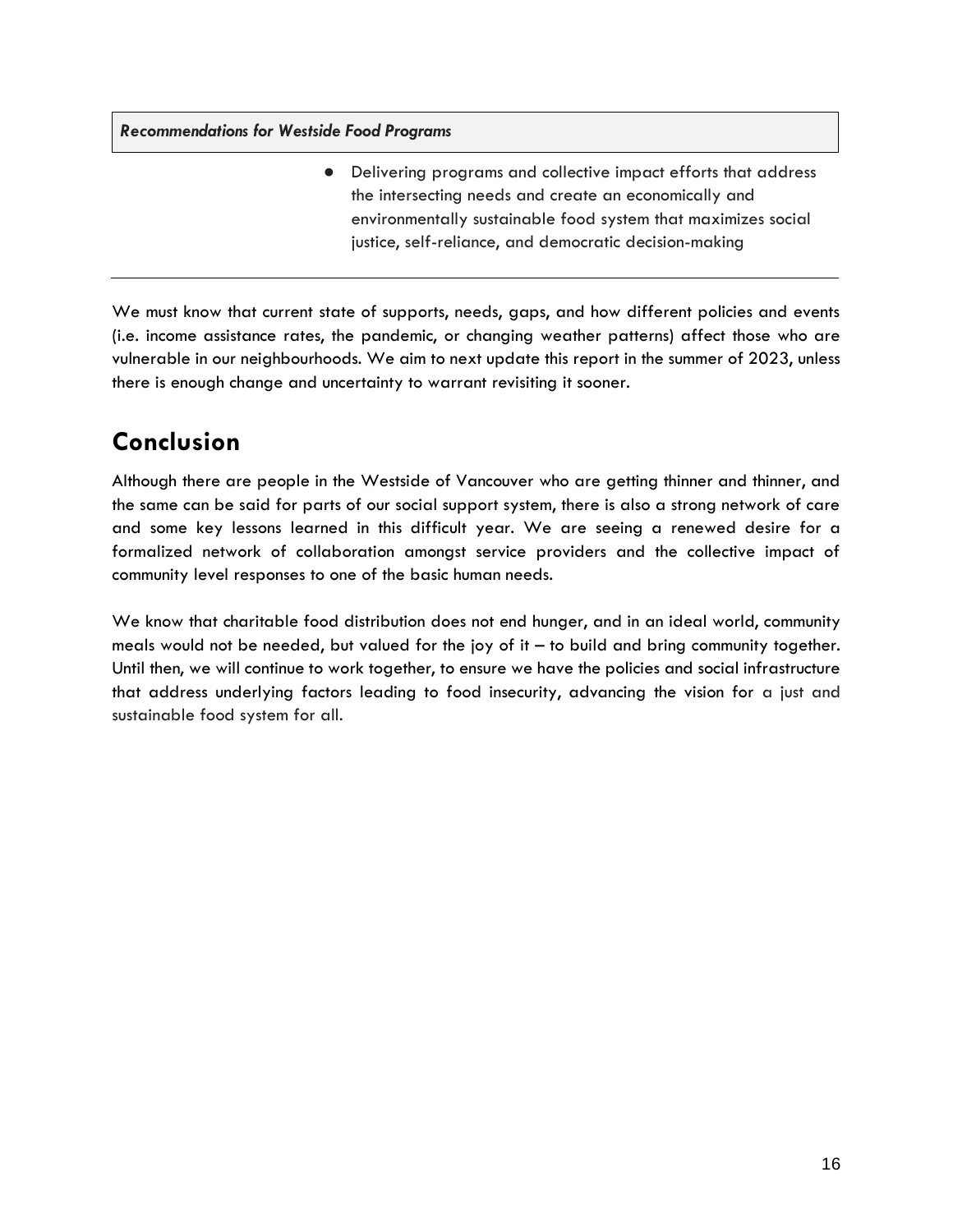# <span id="page-16-0"></span>**Appendixes**

## <span id="page-16-1"></span>**Appendix A - Existing Food Programs + Supports**

The Free and Low-Cost Food Program Map<sup>27</sup> shows only the Kits Cares Cafe as an open support in this part of Vancouver. The COVID Emergency Meals Map<sup>28</sup> is similar.



For UBC Students, or individuals living on the campus, there is an AMS Food Bank<sup>29</sup> and Food Hub hosted by Acadia Park<sup>30</sup>. Non-perishable foods, personal hygiene supplies, budgeting tips, and information on additional resources in and around Vancouver are available to students in need.

<sup>27</sup> <https://maps.vancouver.ca/foodmap/>

<sup>28</sup>[https://www.google.com/maps/d/u/0/viewer?fbclid=IwAR253xNbAn749cOhBl2-6Ntfp41KJj-CaMryCQ79zJgy4JHGRtjVuqZ-](https://www.google.com/maps/d/u/0/viewer?fbclid=IwAR253xNbAn749cOhBl2-6Ntfp41KJj-CaMryCQ79zJgy4JHGRtjVuqZ-SbE&ll=49.26302640831428%2C-123.21217973636149&z=14&mid=11gyzTVyoZqSsUL7_-k6FbbElF3slegRv)[SbE&ll=49.26302640831428%2C-123.21217973636149&z=14&mid=11gyzTVyoZqSsUL7\\_-k6FbbElF3slegRv](https://www.google.com/maps/d/u/0/viewer?fbclid=IwAR253xNbAn749cOhBl2-6Ntfp41KJj-CaMryCQ79zJgy4JHGRtjVuqZ-SbE&ll=49.26302640831428%2C-123.21217973636149&z=14&mid=11gyzTVyoZqSsUL7_-k6FbbElF3slegRv) <sup>29</sup> <https://www.facebook.com/amsfoodbank/>

<sup>30</sup> <https://www.ubyssey.ca/news/ams-food-bank-acadia-park/>